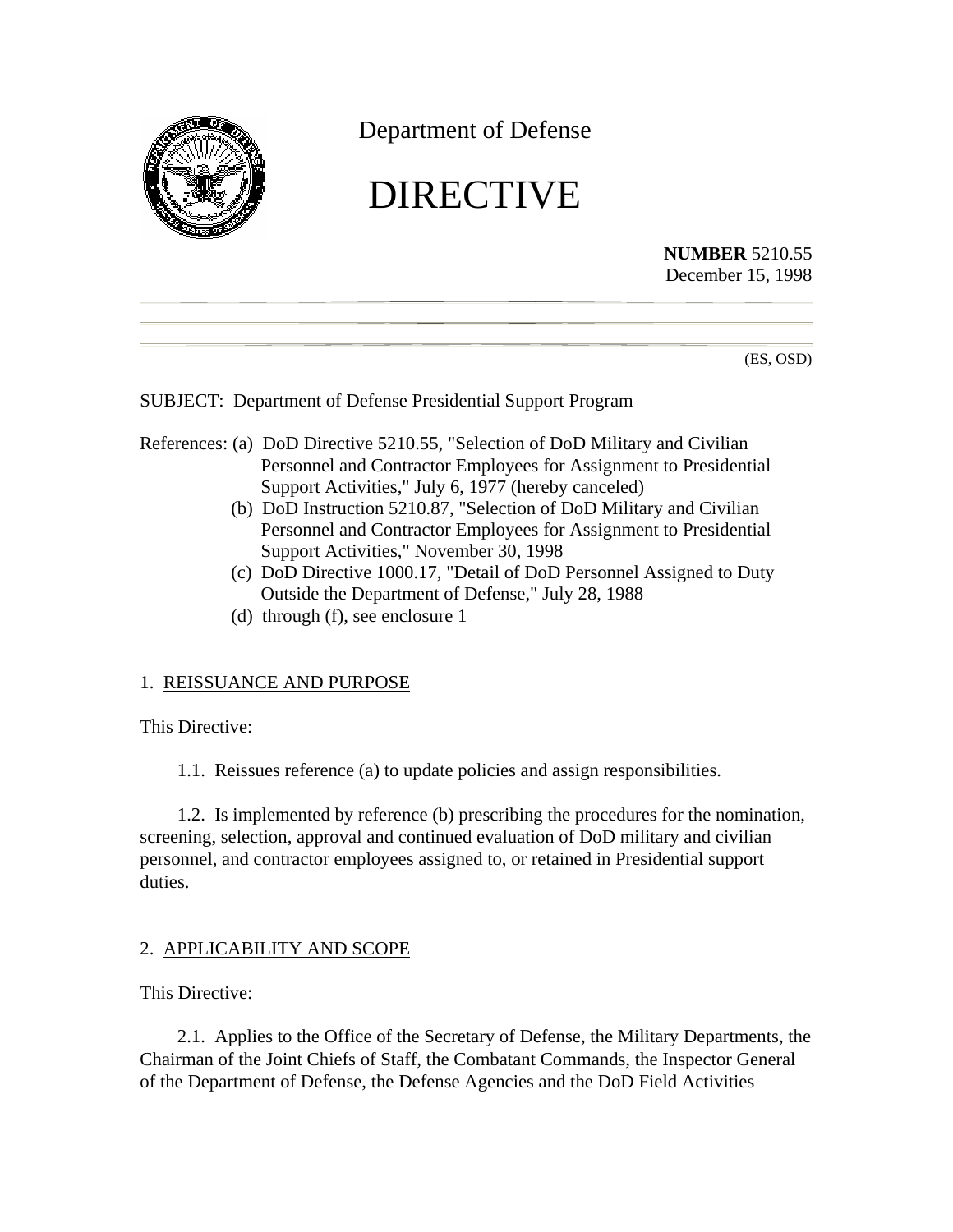(hereafter referred to collectively as "the DoD Components") having a Presidential support mission.

2.2. Encompasses all DoD organizations and, through incorporation of its terms into contracts, contractors that assign personnel to Presidential support duties involving regular or frequent access to the President or Vice President, or to facilities that support the President or Vice President, including communications activities and modes of transportation.

2.3. Does not apply to DoD personnel or contractors whose duties involve infrequent visits to the Executive offices of the White House or other Presidential support facilities to conduct official business with the Presidential and/or Vice Presidential staffs.

2.4. Does not apply to personnel providing Presidential protection support duties or personnel assigned to other duties supporting the President on a temporary, intermittent, or seasonal basis, not to exceed an aggregate of 180 days in either a single continuous assignment or series of assignments.

2.5. Does not establish reimbursement policies or procedures. The policies for reimbursements and applicable amounts to be recouped are in DoD Directive 1000.17 (reference (c)).

2.6. Does not apply to details made pursuant to 3 U.S.C. 112 (reference (d)) or DoD Directive 1000.17 (reference (c)) to the Executive Office of the President or the agencies of the Executive Office of the President.

## 3. DEFINITION

Presidential Support Facilities. The temporary or permanent areas designed, intended or maintained for sole support of the President or Vice President.

## 4. POLICY

It is DoD policy that:

4.1. The President shall be provided with the optimum level of security and support.

4.2. Persons assigned to, or retained in Presidential support duties, shall be the best suited and best qualified for these duties, based on a determination that their assignment or retention is clearly consistent with optimum Presidential security and support.

4.3. All persons serving in Presidential support duties must be U.S. citizens.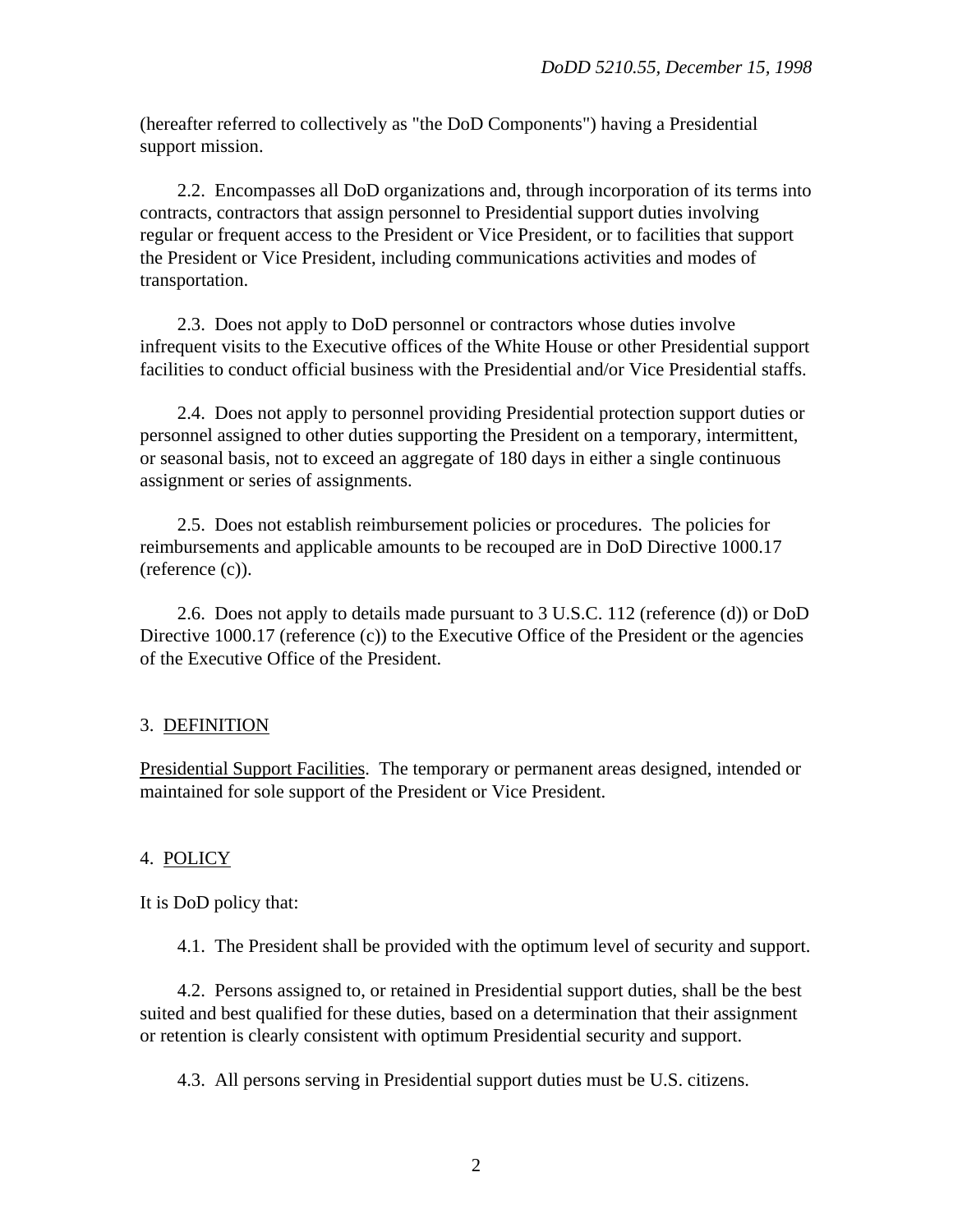4.4. Denial or revocation of a security clearance for access to classified information shall automatically result in disqualification for Presidential support duties.

4.5. Any DoD civilian or contractor employee not approved for, or removed from, Presidential support duties shall be afforded an opportunity to appeal this decision, unless the individual is disqualified as provided in paragraph 4.4., above. Military personnel are not afforded the opportunity to appeal, unless the assignment policies of the Military Departments concerned allow for such appeals in assignment actions.

4.6. The investigative requirements and adjudicative standards for persons serving in Presidential support duties shall be in accordance with reference (c) and DoD 5200.2-R (reference (e)).

4.7. All persons assigned to Presidential support duties will be volunteers for assignment to, or work in support of, the Presidential support mission. However, when volunteers are not available for enlisted support positions, qualified enlisted nonvolunteers may be nominated.

4.8. The tour of duty for all military personnel selected for assignment to Presidential support duties shall be stabilized for the maximum period allowable under the assignment policies of the Military Department concerned, with a minimum of 2 years from the date of assignment to Presidential support duties. Waivers of obligated service to meet this requirement will be considered on a case-by-case basis by the Executive Secretary of the Department of Defense. This policy does not apply to Honor Guard units, Social Aides or White House NCOs assigned to the Military Departments.

#### 5. RESPONSIBILITIES

5.1. The Executive Secretary of the Department of Defense shall be the final approval authority for assignment of individuals used in Presidential support duties and for general oversight of the implementation of this Directive. Waiver of specific requirements in this Directive may be granted only by the Executive Secretary.

5.2. The Heads of the DoD Components with a Presidential support mission shall:

5.2.1. Designate a single office to represent the DoD Component on all matters covered by this Directive at the Service secretariat or comparable Defense Agency level. Responsibilities of the DoD Components under this Directive may not be delegated below this level.

5.2.2. Ensure individuals are identified for assignment to Presidential support duties, either as initial appointees or replacements, in a timely manner to permit processing of the required investigations and higher level review before assignment.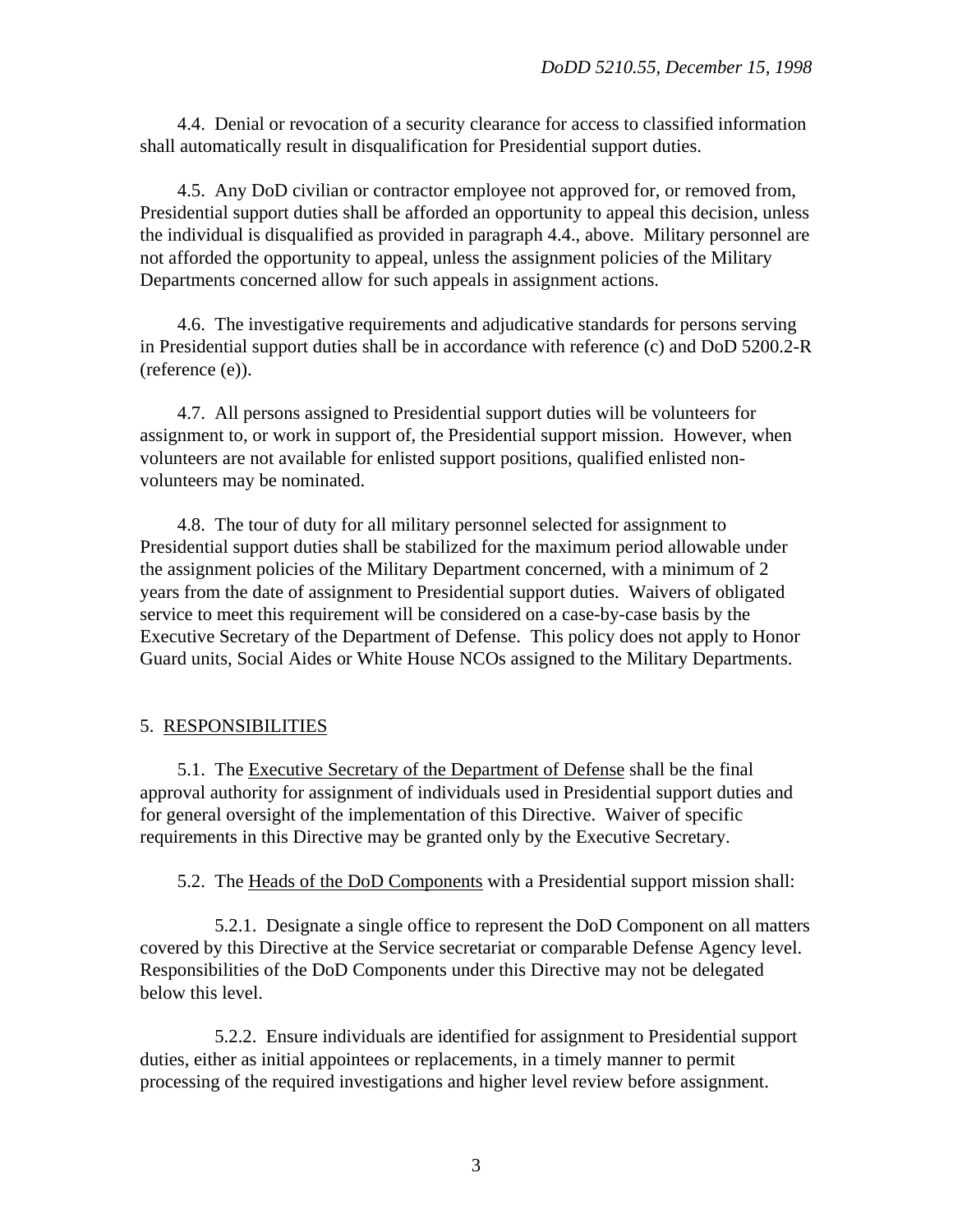5.2.3. Ensure that replacements are assigned for individuals who complete their tours of duty in Presidential support positions unless the requirement is discontinued.

5.2.4. Ensure that the requirements of this Directive are incorporated into the contract of each contractor involved in Presidential support duties.

5.2.5. Establish procedures to evaluate the continued suitability of personnel serving in Presidential support duties and management personnel exercising supervision over contractor employees performing Presidential support duties in accordance with reference (b).

5.2.6. Report to the Executive Secretary on a periodic basis information about personnel assigned to Presidential Support Duties in accordance with DoD Instruction 5210.87 (reference (b)).

## 6. INFORMATION REQUIREMENTS

The reporting requirement identified in section 5., above and further described in DoD Instruction 5210.87 (reference (b)) has been assigned Report Control Symbol DD-5D(Q)934, in accordance with DoD 8910.1-M (reference (f)).

## 7. EFFECTIVE DATE

This Directive is effective immediately.

Muchta

Enclosures - 1 E1. References, continued